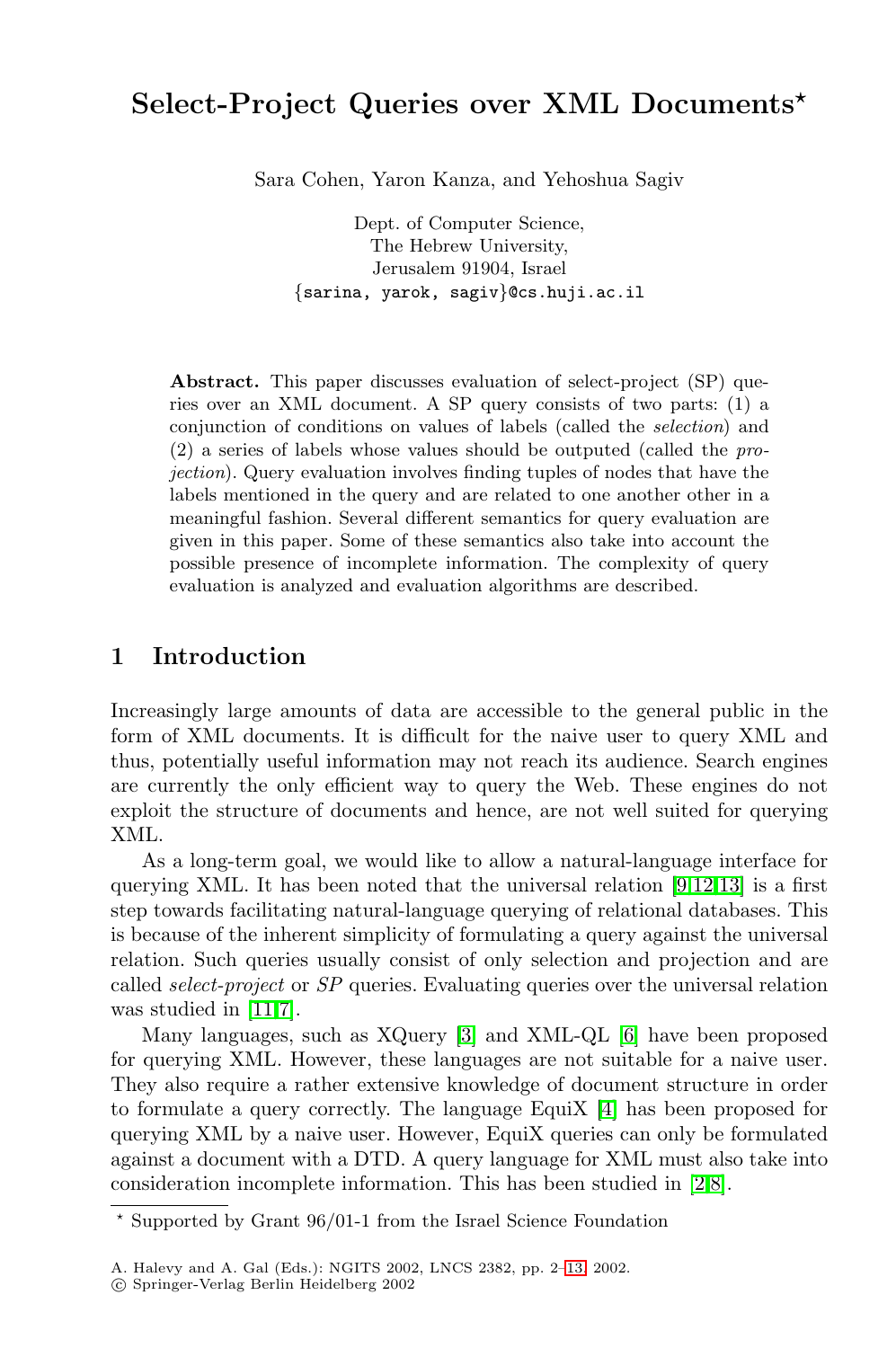In this paper we explore the problem of answering an SP query formulated against an XML document. In order to formulate a query, users only need to know the names of the tags appearing in the document being queried. Queries consist of two parts:

- **Select:** boolean conditions on tags of a document (e.g., title = 'Cat in the Hat');
- **Project:** names of tags whose values should appear in the result (e.g., price).

Answering an SP query requires finding elements in a document that are related to one another in a meaningful fashion. Intuitively, such sets of elements correspond to rows in a universal relation that could be defined over an XML document. However, there are several questions that arise in this context:

- **–** How can we decide when elements are related in a meaningful fashion? This becomes especially difficult when one considers the fact that documents may have varied structure.
- **–** How can we deal with incompleteness in documents? If a document may be missing information, then we may have to discover whether a particular element is meaningfully related to an element that does not even appear in the document.

This paper deals with these questions.

Section 2 presents some necessary definitions and Section [3](#page-3-0) present query semantics. In Sections [4](#page-5-0) and [5](#page-8-0) we discuss the complexity of answering SP queries over XML documents and present algorithms for query evaluation. Section [6](#page-9-0) concludes.

# **2 Definitions**

In this section we present some necessary definitions. We specify our data model and describe the syntax of select-project or SP queries.

**Trees.** We assume that there is a set  $\mathcal{L}$  of labels and a set  $\mathcal{A}$  of constants. An XML document is a tree  $T$  in which each *interior node* is associated with a *label* from  $\mathcal L$  and each leaf node is associated with value from  $\mathcal A$ . We denote the label of an interior node *n* by  $\text{lb}(n)$  and the value of a leaf node *n'* by  $\text{val}(n')$ . We extend the val function to interior nodes n by defining  $val(n)$  to be the concatenation of the values of its leaf descendents. In Figure [1](#page-2-0) there is an example of such a tree, describing information about books. The nodes are numbered to allow easy reference.

Let T be a tree and let  $n_1, \ldots, n_k$  be nodes in T. We denote by  $lca\{n_1,\ldots,n_k\}$  the *lowest common ancestor* of  $n_1,\ldots,n_k$ . Let  $T_{lca}$  be the subtree of T rooted at  $lca{n_1,\ldots,n_k}$ . We denote by  $T_{n_1,\ldots,n_k}$  the tree obtained by pruning from  $T_{lca}$  all nodes that are not ancestors of any of the nodes  $n_1, \ldots, n_k$ . We call this tree the *relationship tree* of  $n_1, \ldots, n_k$ . For example, in Figure [1,](#page-2-0)  $lca\{15, 19, 21\}$  is 13. The relationship tree of 15, 19, 21 contains the nodes 13, 14, 15, 19 and 21.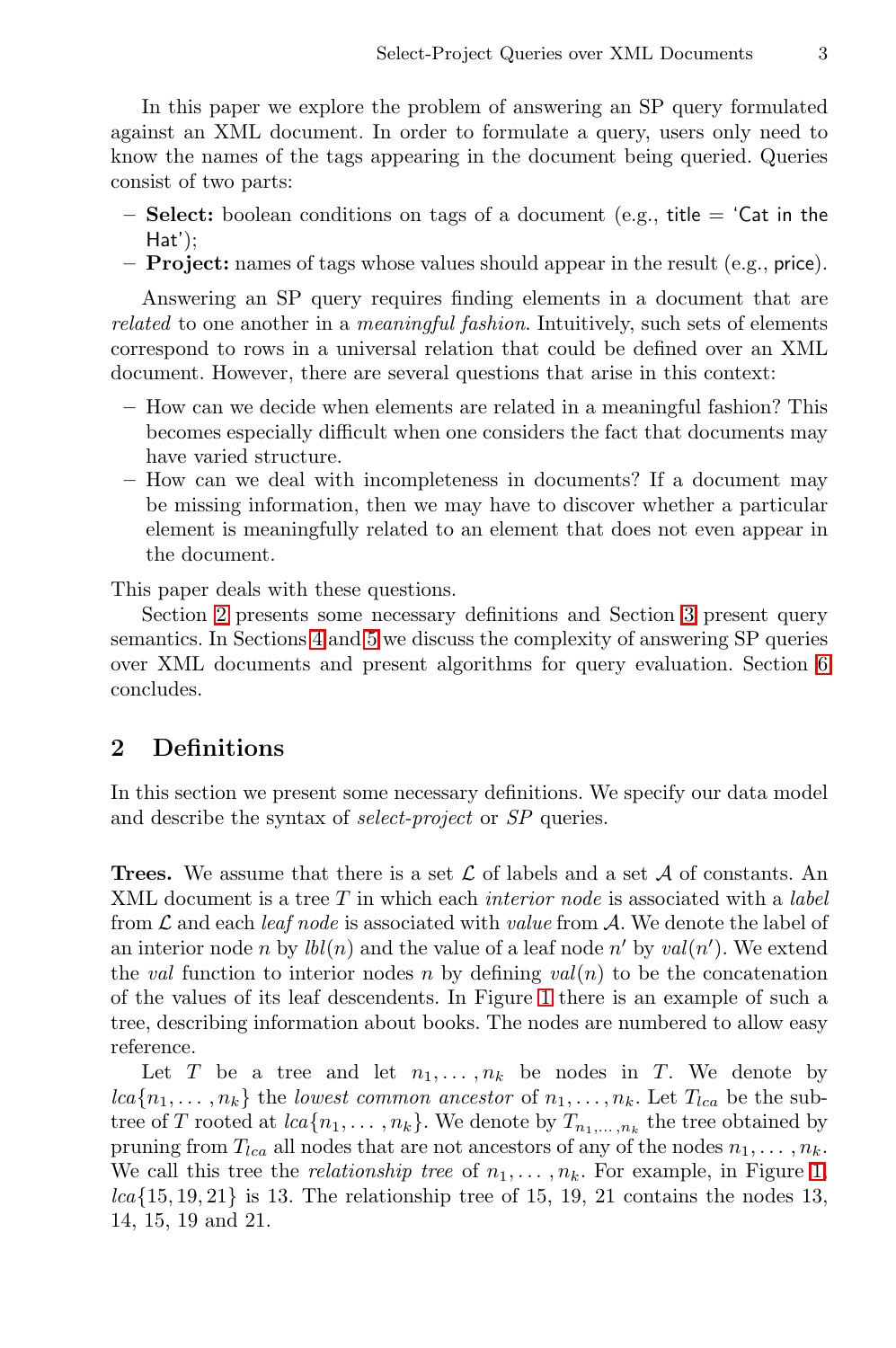<span id="page-2-0"></span>

**Fig. 1.** An XML document describing books for sale

**Relations.** A tuple has the form  $t = \{l_1 : a_1, \ldots, l_k : a_k\}$  where  $l_i$  and  $a_i$  are a *column name* and a *value*, respectively. We will use  $l_i(t)$  to denote the value  $a_i$ . We call  $\{l_1,\ldots,l_k\}$  the *signature* of t. A *relation* R is a set of tuples with the same signature, also called the signature of R.

Let  $N$  be a set of nodes in which no two nodes have the same label. Let  $L$  be the set of labels of nodes in  $N$ . The set  $N$  naturally gives rise to a tuple denoted  $t_N$  with signature L. Formally, if  $n \in N$  and  $\text{lb}(n) = l$ , then  $\text{l}(t_N) = n$ . Given a set of labels  $L'$  that contains  $L$ , the set  $N$  gives rise to a tuple with signature L', denoted  $t_{L',N}$  by padding  $t_N$  with null values (denoted  $\perp$ ), as necessary.

**Select-Project Queries.** A *condition* has the form  $l \theta a$ ,  $a \theta l$ , or  $l \theta l'$  where l, l' are labels, a in a constant, and  $\theta$  is an operator (e.g.,  $\lt$ ,  $\lt$ ,  $\lt$ ). A query has the form

$$
q(l_1, \ldots, l_k) \leftarrow c_1 \wedge \cdots \wedge c_n \tag{1}
$$

where  $l_i$  are labels and  $c_j$  are conditions. We do not allow a label to appear more than once among  $l_1, \ldots, l_k$ . We sometimes denote the above query by  $q(l_1,\ldots,l_k)$  or simply by q. We call the conjunction  $c_1 \wedge \cdots \wedge c_n$  the selection of q and we call the sequence  $(l_1,\ldots, l_k)$  the projection of q. Note that we allow the selection to be an empty conjunction of conditions. We denote the empty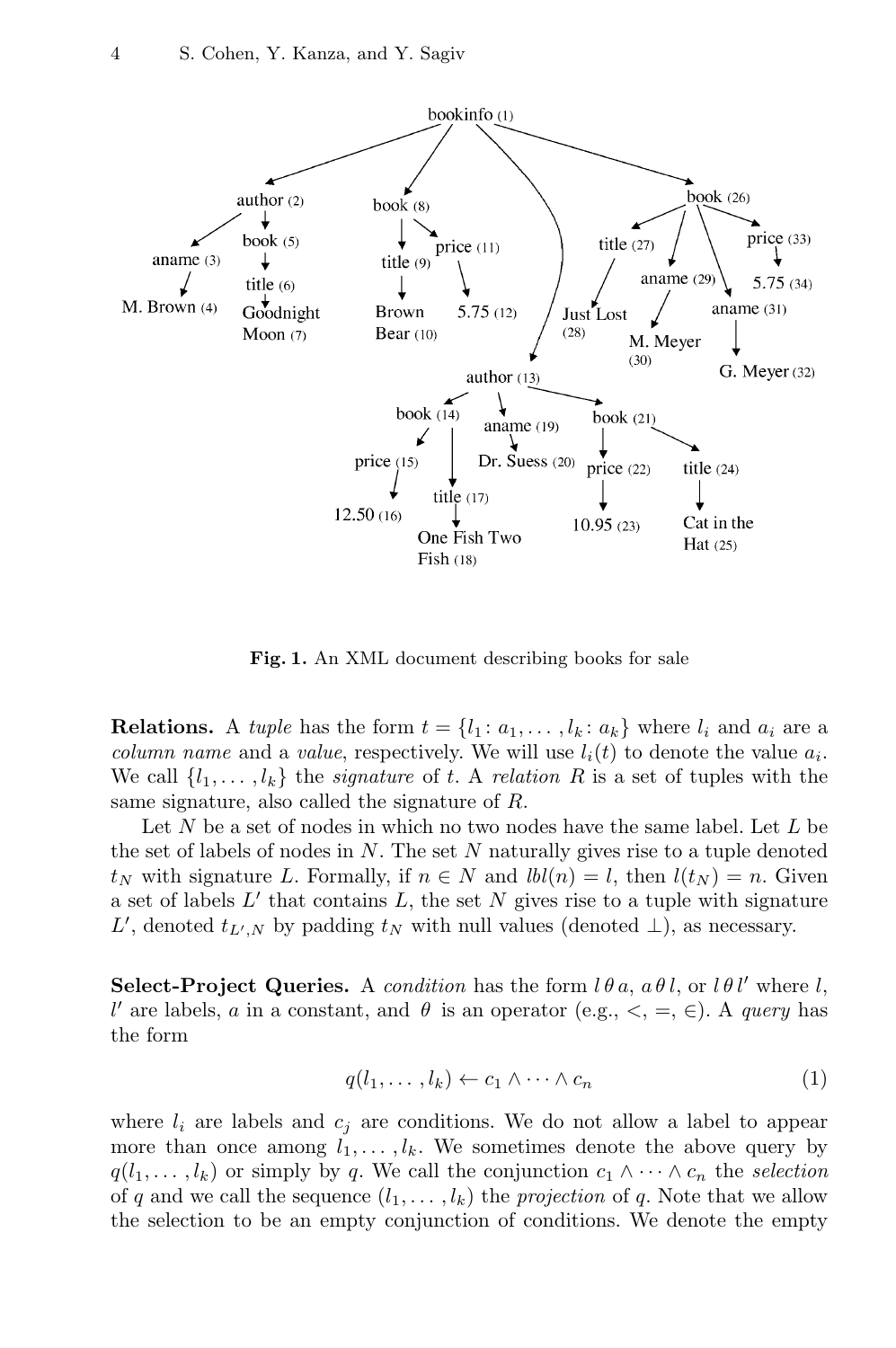<span id="page-3-0"></span>conjunction by  $\top$ . We call queries with empty selections *project queries*. The set of labels appearing in either the selection or the projection of q is denoted  $\text{lb}(q)$ . We will say that q is defined over the set  $lbl(q)$ .

Example 1. We present a few queries and their intuitive meaning.

**–** Pairs of titles and their respective prices:

$$
\textsf{q}(\textsf{title}, \textsf{price}) \gets \top
$$

**–** Titles and prices of books written by Dr. Suess that cost less than \$12:

 $q(title, price) \leftarrow (aname = 'Dr.Suess') \wedge (price < 12)$ 

**–** Title, author and price of books written by Meyer:

 $q(title, name, price) \leftarrow 'Meyer' \in aname$ 

### **3 Query Semantics**

Consider a query q and a tree T. Suppose that  $\text{lbl}(q) = \{l_1, \ldots, l_k\}$ . Intuitively, we can understand query evaluation as a two-step process. First, compute a relation R which contains tuples of nodes from T with labels  $l_1,\ldots,l_k$  that are related in a meaningful fashion. We call this relation the relational image of T with respect to  $l_1,\ldots,l_k$  and it is denoted  $R(q,T)$ . Next, evaluate the selection and projection given in q on  $R(q, T)$  to derive the query result.

In order to compute the relational image of a tree with respect to a set of nodes, we must be able to decide which nodes are related in a meaningful fashion in a given tree. We observe that nodes are not meaningfully related if their relationship tree contains two different nodes with the same label. Intuitively, two nodes in a tree that have the same label correspond to different entities in the world. Thus, in Figure [1,](#page-2-0) nodes 22 and 24 are related. However, nodes 22 and 27 are not since their relationship tree contains the label book twice. This reflects the intuition that 22 is the price of the book with title 24 and not the price of the book with title 27.

We formalize this idea. Let  $n_1,\ldots,n_k$  be nodes in T. We say that  $n_1,\ldots,n_k$ are interconnected, denoted  $\approx(n_1,\ldots,n_k)$ , if the tree  $T_{n_1,\ldots,n_k}$  does not contain any two nodes with the same label. We say that  $N$  is maximally interconnected with respect to a set of labels L if there is no strict superset  $N'$  of N with labels from L that is also interconnected. Now, given a query q over labels  $L$ , let  $S$  be the set of all sets of maximally interconnected nodes in T with labels from L. The relational image of  $T$  w.r.t.  $L$  is defined as follows

$$
R(q,T) := \{ t_{L,N} \mid N \in \mathcal{S} \}.
$$

The relational image of a tree contains nodes that are related to each other. However, some such relationships may be more significant than others. Nodes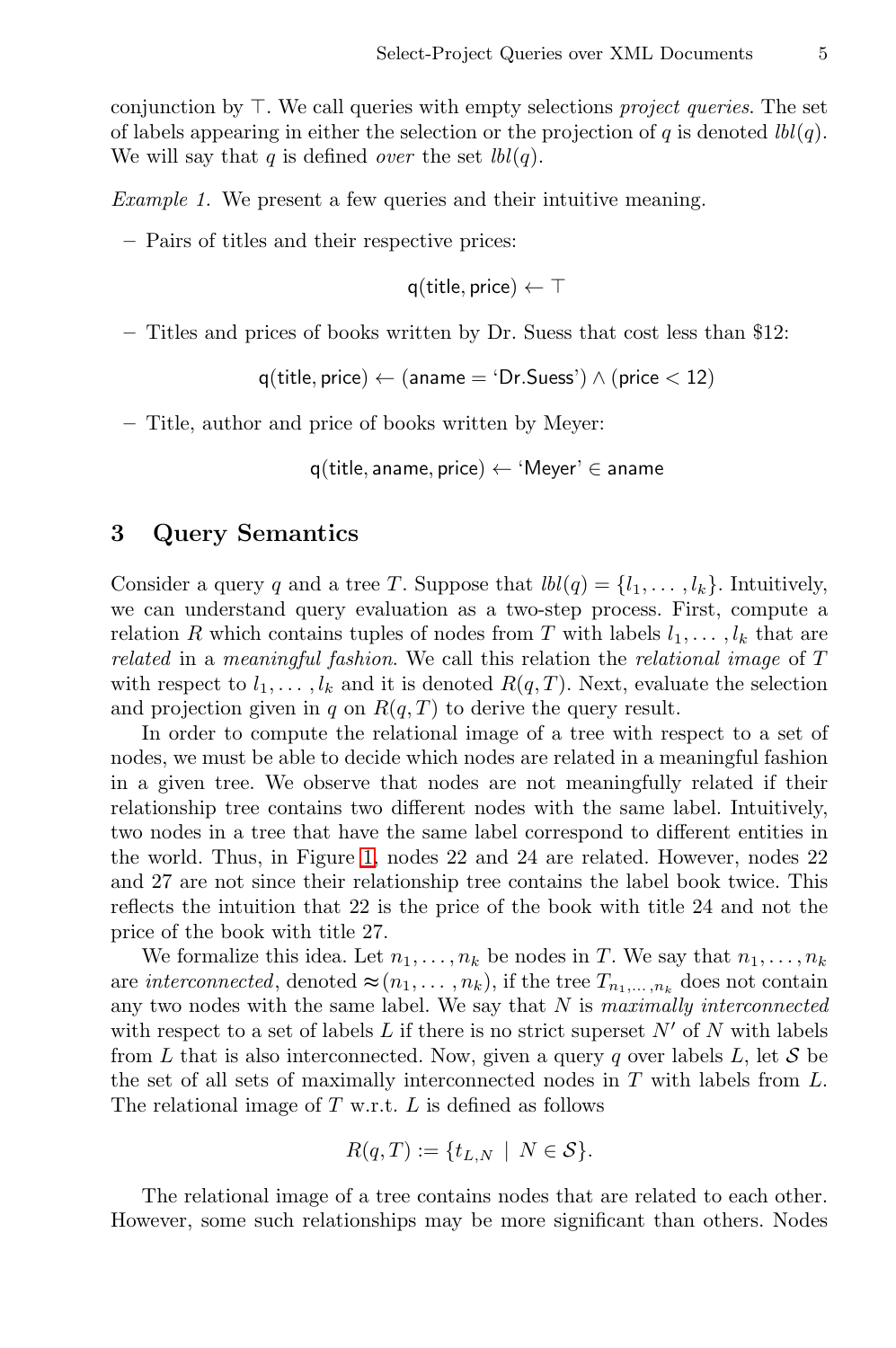<span id="page-4-0"></span>are more likely to be meaningfully related if their lowest common ancestor is relatively deep in the tree. If their lowest common ancestor is very high, then it is more likely that their relationship is coincidental. Thus, nodes 19 and 24 are more likely to be related then nodes 19 and 27. Note that in both these cases, the relationship trees do not have any repeated labels.

Let N be a set of interconnected nodes. We say that  $N'$  is an *improvement* on N, denoted  $N \prec N'$  if

- $N \setminus N' = \{n_1\}, N' \setminus N = \{n_2\}, bl(n_1) = bl(n_2), \text{ i.e., } N' \text{ is derived from } N$ by replacing  $n_1$  with  $n_2$ ;
- $-$  For all nodes *n* in *N* ∩ *N'*, the lowest common ancestor of  $\{n_2, n\}$  is a descendent of the lowest common ancestor of  $\{n_1, n\}.$

If N is maximal w.r.t.  $\prec$ , we say that N is  $\prec$ -maximal. We can remove some of the tuples in  $R(q, T)$  that may be related in a less significant fashion, using the definition above. Let  $S^{\preceq}$  be the set of all sets of maximally interconnected nodes in T that are also  $\prec$ -maximal. We define the  $\prec$ -relational image of T w.r.t. L as

$$
R^{\prec}(q,T) := \{ t_{L,N} \mid N \in \mathcal{S}^{\prec} \}.
$$

Example 2. Consider the query

$$
\mathsf{q}(\mathsf{title}, \mathsf{price}) \leftarrow (\mathsf{aname} = \text{`Dr. Suess'}) \land (\mathsf{price} < 12).
$$

The  $\prec$ -relational image of q over the tree presented in Figure [1](#page-2-0) is

| title             | aname     | price |
|-------------------|-----------|-------|
| Goodnight Moon    | M. Brown  |       |
| Brown Bear        |           | 5.75  |
| One Fish Two Fish | Dr. Suess | 12.50 |
| Cat in the Hat    | Dr. Suess | 10.95 |
| Just Lost         | M. Meyer  | 5.75  |
| Just Lost         | G. Meyer  | 5.75  |

We extend the function *val* to sets of tuples of nodes in the natural fashion. Note that the tuple

('One Fish Two Fish', 'Dr. Suess',  $10.95$ ) =  $val(17, 19, 22)$ 

is not in  $R^{\prec}(q,T)$ , since its relationship tree contains the same label twice. The tuple

 $('Just Lost', 'Dr. Suess', 5.75) = val(27, 19, 33)$ 

is also not in  $R^\prec(q,T)$  since  $(27, 19, 33) \prec (27, 31, 33)$ . However, ('Just Lost', 'Dr. Suess', 5.75) is in  $R(q, T)$ .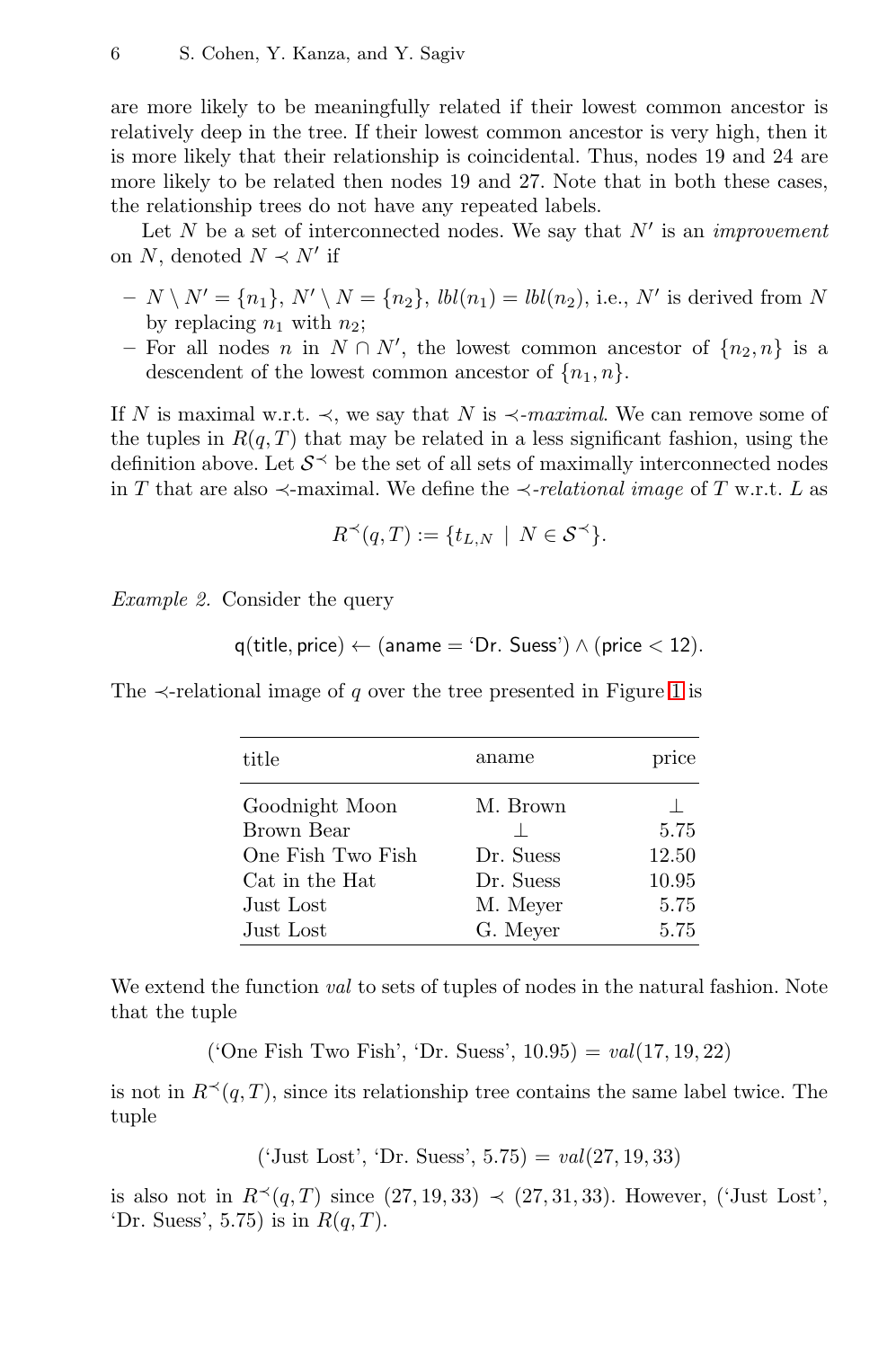<span id="page-5-0"></span>When computing the result of a query, we may be interested in tuples that are related in a less or more significant fashion. Thus, we consider evaluating queries over both the relational image and the ≺-relational image of a tree. Note that both  $R(q,T)$  and  $R^{\prec}(q,T)$  can contain null values. Let  $R_s(q,T)$  be the tuples in  $R(q,T)$  that do not contain null values. We define  $R_s^{\prec}(q,T)$  similarly. We differentiate between *strong query results*, which are derived from tuples which do not contain null values, and *weak query results*, which may be derived from tuples with null values. We extend the function val to sets of tuples of nodes in the natural fashion.

The strong result of a query  $q(l_1,\ldots,l_k) \leftarrow c_1 \wedge \cdots \wedge c_n$  evaluated over a tree T is defined as

$$
q(T)_s := \pi_{l_1,\ldots,l_k}(\sigma_{c_1\wedge\cdots\wedge c_n}(val(R_s(q,T))).
$$

We define the  $\prec$ -strong result of evaluating q over T, denoted  $q(T)_{s}^{\prec}$  similarly by substituting  $R_s^{\prec}(q,T)$  for  $R_s(q,T)$  above. The *weak* result of evaluating q over T is

$$
q(T)_w := \pi_{l_1,\dots,l_k}(\sigma_{c_1\wedge\cdots\wedge c_n}(val(R(q,T))))
$$

where selection is applied over tuples with null values using standard three-valued logic. We define the  $\prec$ -weak result, denoted  $q(T)_{w}^{\prec}$ , similarly.

Example 3. Recall the query q from Example [2.](#page-4-0) Both the  $\prec$ -strong and  $\prec$ -weak query result over the tree in Figure [1](#page-2-0) is  $\{(\text{Cat in the Hat'}, 10.95)\}.$ 

As an additional example, evaluating the query  $q(title, name, price) \leftarrow \top$ will yield the ≺-weak query result containing all rows in the relation from Fi-gure [1.](#page-2-0) The  $\prec$ -strong query result will contain all rows but the first two.

### **4 Computing Strong and** *≺***-Strong Query Results**

In this section we consider the problem of finding strong query results and ≺ strong query results. We show that given a query and a tree, it is NP-complete to determine whether  $q(T)_{s}$  or  $q(T)_{s}^{\prec}$  is non-empty. We then present several different algorithms to compute strong and ≺-strong query results.

#### **4.1 Complexity**

We show that checking for nodes that are interconnected is NP-complete.

**Theorem 1 (NP-Completeness of Interconnectiveness).** Let T be a labeled tree and let  $l_1, \ldots, l_k$  be a set of labels. Determining whether there are nodes  $n_1, \ldots, n_k$  in T such that  $\text{lb}(n_i) = l_i$  and  $\approx (n_1, \ldots, n_k)$  is NP-complete.

*Proof.* Membership in NP is easy. We show that the problem is NP-hard by a reduction from 3-SAT. Let U be a set of variables and let  $F = C_1 \wedge \cdots \wedge C_k$  be conjunction of clauses over U such that each  $C_i$  is of size 3. We create a tree T from the formula. To simplify, we do not specify values of leaf nodes, since they may be chosen arbitrarily.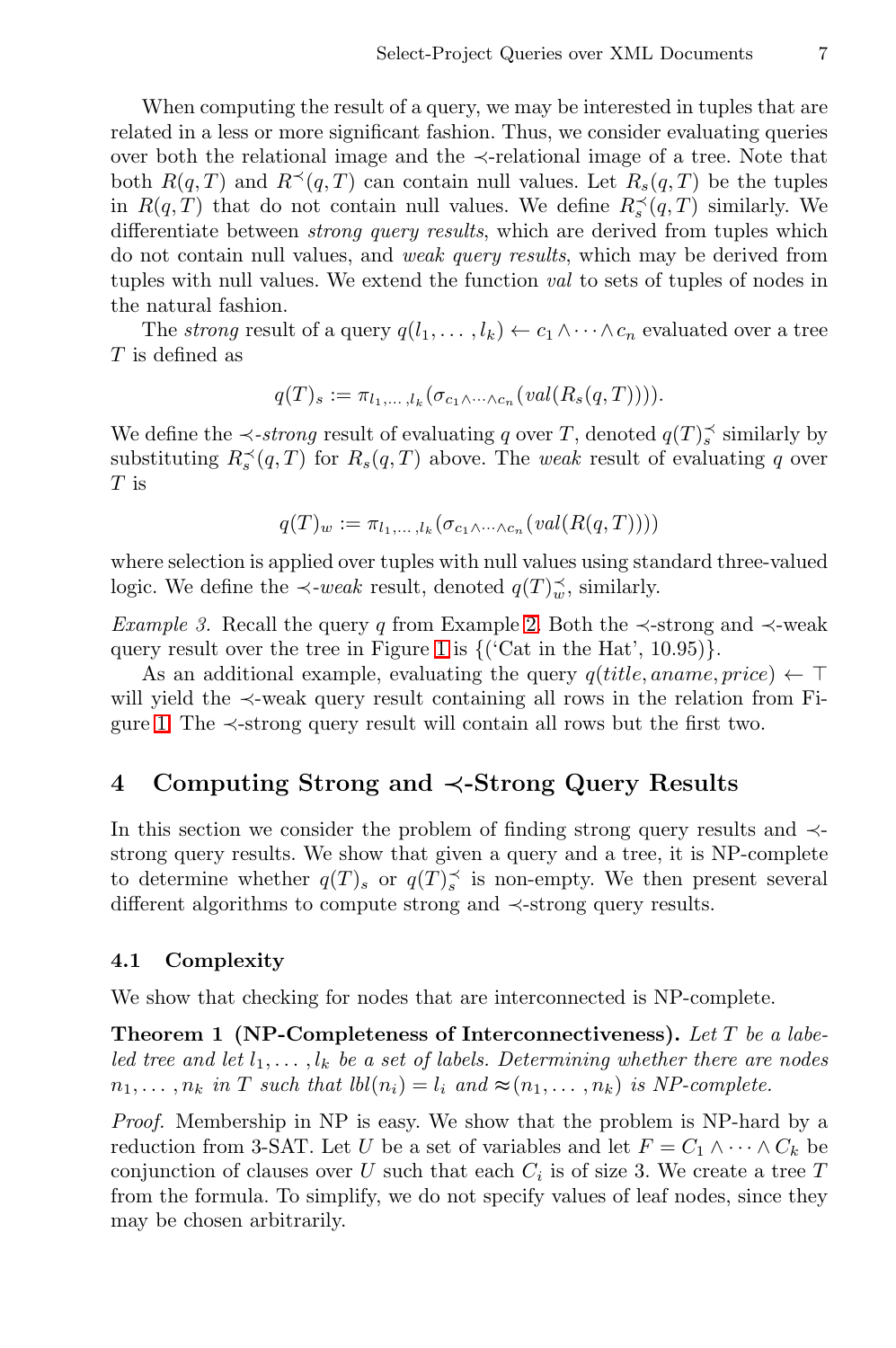

**Fig. 2.** A tree for an example formula

- The root of T is r and  $\textit{lbl}(r) = \text{root}$ .
- For each variable  $u \in U$  there are two children of r, namely  $u_p$  and  $u_n$ . Both nodes have label u.
- For each clause  $C_i$  and for each variable u in  $C_i$ , if u appears positively in  $C_i$ , then node  $u_p$  has a child labeled  $C_i$ . If u appear negatively in  $C_i$ , then node  $u_n$  has a child labeled  $C_i$ .

As an example, Figure 2 depicts the tree corresponding to the formula  $(u_1 \vee$  $\neg u_2 \vee \neg u_4) \wedge (u_1 \vee u_2 \vee u_3) \wedge (\neg u_1 \vee \neg u_2 \vee \neg u_3).$ 

Let L be the set of labels  $\{C_1,\ldots,C_k\}$ . It is not difficult to see that F is satisfiable if and only if there are nodes  $n_1, \ldots, n_k$  such that  $\textit{lb}(n_i) = C_i$  and  $T_{n_1,\ldots,n_k}$  does not contain the same label twice.

**Corollary 1 (Strong Query Results).** Let q be a project query and let T be a tree. Checking whether  $q(T)_{s}$  is nonempty is NP-complete.

In order to show that checking whether  $q(T)_{s}^{\prec}$  is nonempty is also NPcomplete we need a lemma.

**Lemma 1.** Let N be a set of interconnected nodes. It is possible to check in polynomial time if  $N$  is  $\prec$ -maximal.

*Proof.* We can check if N is  $\prec$ -maximal in the following fashion. For each node  $n_1 \in N$  and for each other node  $n_2$  in T with  $\text{lb}(n_1) = \text{lb}(n_2)$  check if the set  $N \setminus \{n_1\} \cup \{n_2\}$  is an improvement on N. This can be checked in polynomial time.

**Corollary 2** ( $\prec$ **-Strong Query Results).** Let q be a project query and let T be a tree. Checking whether  $q(T)_{s}^{\prec}$  is nonempty is NP-complete.

### **4.2 Algorithms**

In this section we present several different algorithms for computing strong query results. These algorithms can be used to compute ≺-strong results by adding a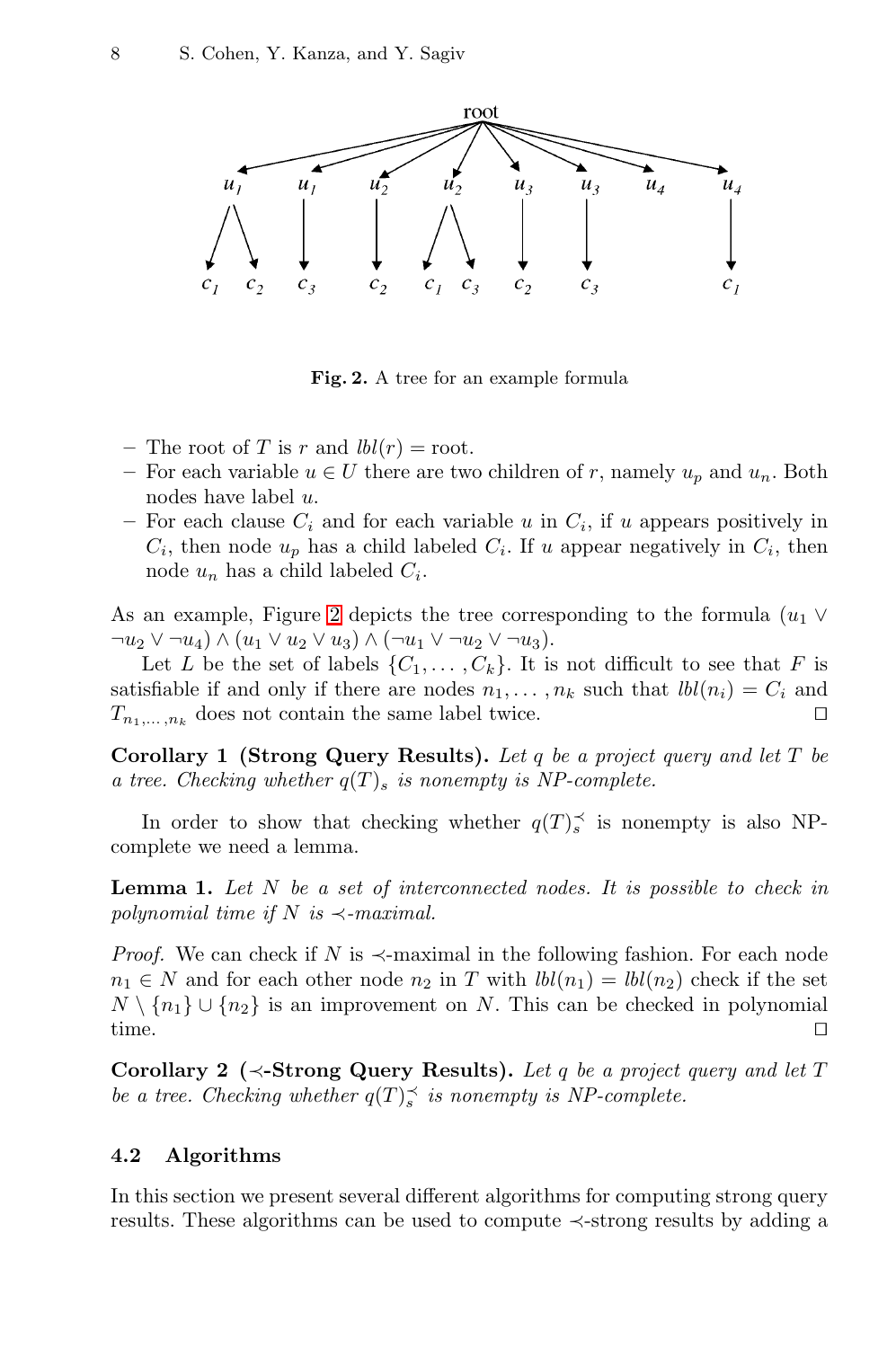phase in the computation where sets of nodes that are not ≺-maximal are discarded. Throughout this discussion, we consider a query q with labels  $l_1,\ldots,l_k$  and a selection condition  $c_1 \wedge \cdots \wedge c_n$ . We present a naive method of computation. We then present two improvements on this method.

**Naive Method.** We divide query evaluation into two phases. In the first phase, given a tree T, find all k-tuples of nodes in T that have labels from  $l_1, \ldots, l_k$ . For each such tuple, compute the corresponding relationship tree. Discard the tuple if the relationship tree contains a repeated label. In the second phase, compute the selection and projection from  $q$  to yield the query result. Note that it possible to push selection when computing strong query results, but not when computing ≺-strong query results.

**Incremental Method.** We attempt to improve on the first phase of query evaluation, by taking advantage of the following property:

**The A Priori Property:** Suppose that  $\approx (n_1, \ldots, n_k)$ . For all subsets,  ${n_{i_1}, \ldots, n_{i_j}}$  of  ${n_1, \ldots, n_k}$ , it holds that  $\approx (n_{i_1}, \ldots, n_{i_j})$ .

The Incremental Method builds sets of interconnected nodes with labels  $l_1, \ldots, l_k$  incrementally. First, the set  $S_1$ , defined below, is computed:

$$
\mathcal{S}_1 = \{ \{n\} \mid \text{lbl}(n) = l_1 \}.
$$

Then, we compute  $S_{i+1}$  from  $S_i$  in the following fashion

$$
\mathcal{S}_{i+1} = \{ N \cup \{n\} \mid N \in \mathcal{S}_i \text{ and } bl(n) = l_{i+1} \text{ and } \approx(N \cup \{n\}) \}.
$$

Note that when extending  $S_i$  to  $S_{i+1}$ , we try extending each set in  $S_i$  with each node labeled  $l_{i+1}$ . The set  $S_k$  contains exactly the same sets as those created in phase one of the Naive Method. This method tries fewer combinations of nodes than the Naive Method. However, it is guaranteed not to miss interconnected sets because of the a priori property.

**Incremental Tree Walk Method.** The Incremental Tree Walk Method improves upon the Incremental Method by not trying to extend each set of nodes in  $S_i$  with all nodes having label  $l_{i+1}$ . Instead, for each set N in  $S_i$ , we find all nodes labeled  $l_{i+1}$  that are interconnected with N by walking around the tree surrounding N. Given a set  $N$ , these nodes are found as follows. Let  $L$  be the labels of the nodes in the relationship tree of N. Let  $n_0$  be an arbitrary node in N. The nodes with label  $l_{i+1}$  that extend N to an interconnected set are derived by calling  $TreeWalk(n_0, l_{i+1}, N, L)$ , presented in Figure [3.](#page-8-0) Intuitively, TreeWalk walks around the tree in all possible directions in an attempt to find nodes with label  $l_{i+1}$ . When a repeated label is found, the walk is terminated.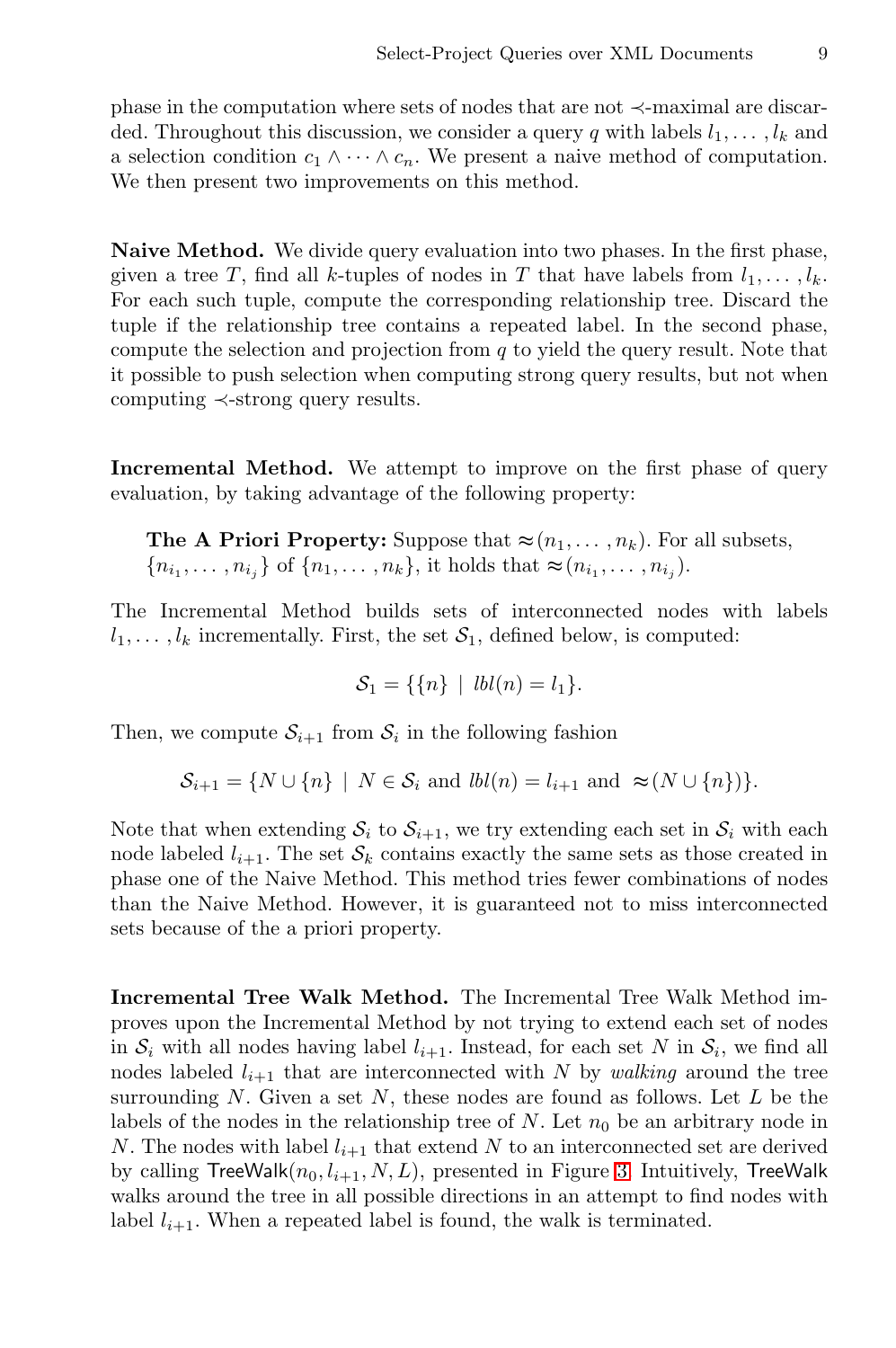<span id="page-8-0"></span>TreeWalk $(n_0, l_{i+1}, N, L)$ **if**  $n_0 \notin N$  and  $\text{lb}(n_0) \in L$  **then return**  $\emptyset$ ; **if**  $bb(n_0) = l_{i+1}$  **then return**  $\{n_0\}$ ;  $Res := \emptyset$ ; **for** each neighbor n of  $n_0$  **do**  $\binom{*}{k}$  children and parent of  $n_0$ <sup>\*</sup>/  $Res := Res \cup TreeWalk(n, l_{i+1}, N, L \cup \{lbl(n_0)\})$ **return** Res

**Fig. 3.** Incremental step of the Incremental Tree Walk Method

# **5 Computing Weak Query Results**

In this section we consider the problem of finding weak answers to queries. Surprisingly, for project queries, weak answers can be found in polynomial time in the size of the input (i.e., the query and the document tree) and the output. However, the complexity of finding ≺-weak answers in still unknown. We present some necessary definitions and then a polynomial algorithm for computing weak answers.

Let  $N$  be a set of nodes. If there are no two nodes in  $N$  with the same label, we say that  $N$  is *proper*. Let  $N$  and  $N'$  be sets of nodes. We define a special union operator  $\mathbb{U}$ ,

 $N \mathbb{U} N' := N \cup N' \setminus \{n \in N \mid \exists n' \in N'(lbl(n) = lbl(n'))\}.$ 

Note that  $\mathbb U$  is not a symmetric operator and that  $N \mathbb U N'$  is proper if N and  $N'$ are proper.

Given a project query q over labels  $l_1, \ldots, l_k$ , the weak result of applying to a tree  $T$  is derived directly from the set  $S$  of sets of maximally interconnected nodes. By calling the procedure ComputeWeakResults( $\{l_1,\ldots,l_k\}, T$ ), presented in Figure [4,](#page-10-0) we can compute the set  $S$ .

We prove that the algorithm is correct with a series of lemmas.

**Lemma 2.** If  $N \in \text{ComputeWeakResults}(\{l_1, \ldots, l_k\}, T)$  then N is interconnected.

*Proof.* We show that only interconnected sets of nodes are added to  $S$  in the procedure. The sets added in lines 1 and 6 are clearly interconnected since they contain a single node. The set  $N_4$  is proper since  $N_3$  is proper and  $N_1 \cup N_2$  is proper. The set  $N_5$  is proper, since it is a subset of  $N_4$  and it is also connected. Therefore,  $N_5$  is interconnected. Clearly,  $n_0 \in N_5$ . Therefore,  $(N_5 \cap N) \cup \{n_0\} \subseteq$  $N_5$ , added in line 15, is interconnected.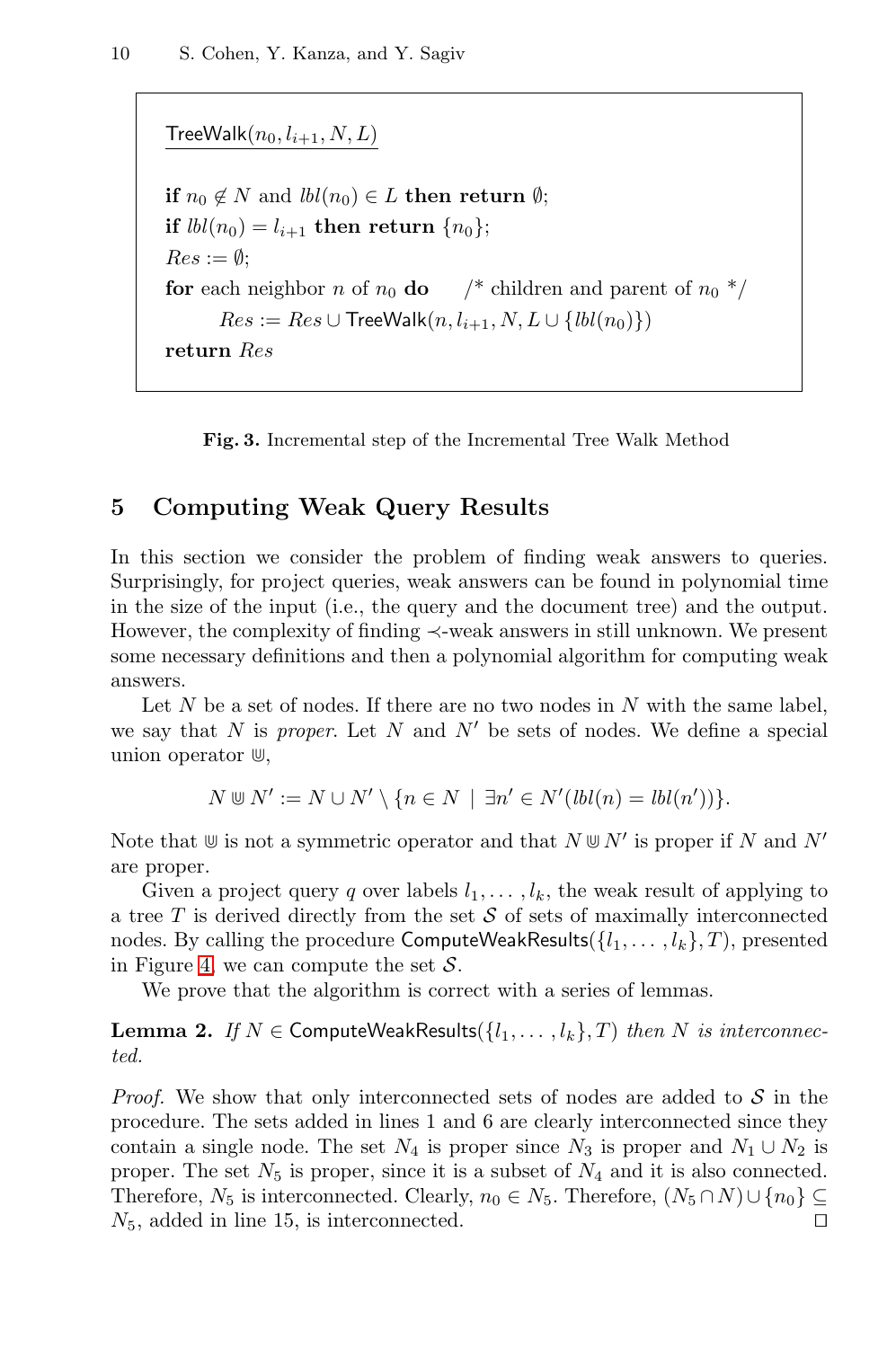<span id="page-9-0"></span>**Lemma 3.** Let N be a set of interconnected nodes and let  $n_{lca} := lca\{N\}$ . Suppose that  $n \in N$  and N contains at least two nodes. Then, there is a node  $n' \in N$  such that  $n \neq n'$  and  $n_{lca} = lca\{n, n'\}.$ 

*Proof.* Suppose that  $N = \{n_1, \ldots, n_k, n\}$ . We define  $n_{lca}^i := \text{lca}\{n, n_i\}$  for  $i \leq k$ . Note that since  $n_{lca}^i$  is an ancestor of n for all i, all the nodes  $n_{lca}^i$  lay on a single path. Let  $n_j$  be a node such that  $n_{lca}^j$  is an ancestor of  $n_{lca}^i$  for all i. Clearly,  $n_{lca}^j$  is then the lowest common ancestor of N.

**Lemma 4.** If  $N_{max}$  is a maximally interconnected set in T w.r.t. the labels  $\{l_1,\ldots,l_k\}$ , then  $N_{max} \in \textsf{ComputeWeakResults}(\{l_1,\ldots,l_k\}, T)$ .

*Proof.* We prove this claim by induction on k, the number of labels. For  $k = 1$ the claim obviously holds. We assume correctness for  $k-1$  and prove for k.

Suppose that  $N_{max}$  is a maximally interconnected w.r.t. labels  $\{l_1,\ldots,l_k\}$ . If  $N_{max}$  does not contain any node with label  $l_k$ , then by the induction hypothesis,  $N_{max} \in \text{ComputeWeakResults}(\{l_1,\ldots,l_{k-1}\}, T)$ . Clearly,  $N_{max}$  is also in ComputeWeakResults $({l_1, \ldots, l_k}, T)$ .

Otherwise, let  $n_0$  be the node in  $N_{max}$  with label  $l_k$ . Then,  $N_{max} \setminus \{n_0\}$ is interconnected. If  $N_{max} \setminus \{n_0\}$  is empty, then  $N_{max} = \{n_0\}$  is added to  $\mathcal{S}'$ in line 6. Otherwise, by the induction hypothesis there is a set  $N$ , such that  $N_{max} \setminus \{n_0\} \subseteq N$  and  $N \in \textsf{ComputeWeakResults}(\{l_1,\ldots,l_{k-1}\}, T)$ .

Let n be a node in  $N_{max}$  such that  $lca\{n_0, n\} = lca\{N_{max}\}\$  and  $n \neq n_0$ . Such a node exists, by Lemma [3.](#page-8-0) Clearly,  $n \in N$ . Given the values defined for  $n_0$ , N and n, the set  $N_1 \cup N_2$  (line 11) is proper since  $\{n_0, n\}$  is interconnected. The set  $N_5$  contain nodes from  $T_N$  that are interconnected with  $\{n_0, n\}$ . This hold since  $N_5$  is both proper and connected. It is not difficult to see that  $N_{max}$  =  $(N_5 \cap N) \cup \{n_0\}$  which is added to S' as required.

**Theorem 2 (Correctness of** ComputeWeakResults**).** Let N be a set of nodes. Then,  $N \in \text{ComputeWeakResults}(\{l_1, \ldots, l_k\}, T)$  if and only if N is maximally interconnected w.r.t.  $\{l_1,\ldots,l_k\}$ . In addition, ComputeWeakResults runs in polynomial time relative to the input and output.

Proof. By Lemma 4, every maximally interconnected set is returned by ComputeWeakResults. By Lemma [2,](#page-8-0) every set returned by ComputeWeakResults is interconnected. Since line 17 removes sets that are contained in other sets, every set returned must also be maximal.

To show that ComputeWeakResults runs in polynomial time, it is sufficient to show that line 17 does not remove too many sets, since the rest of the procedure is clearly polynomial. Observe that in each iteration of the loop in line 2, the set  $S$  can only grow. Intuitively, this holds since sets created can never be *merged*. Therefore, at most a polynomial number of sets are removed.  $\square$ 

# **6 Conclusion**

The concept of formulating select-project queries against XML documents was introduced. We believe that such queries can be the foundation for user interfaces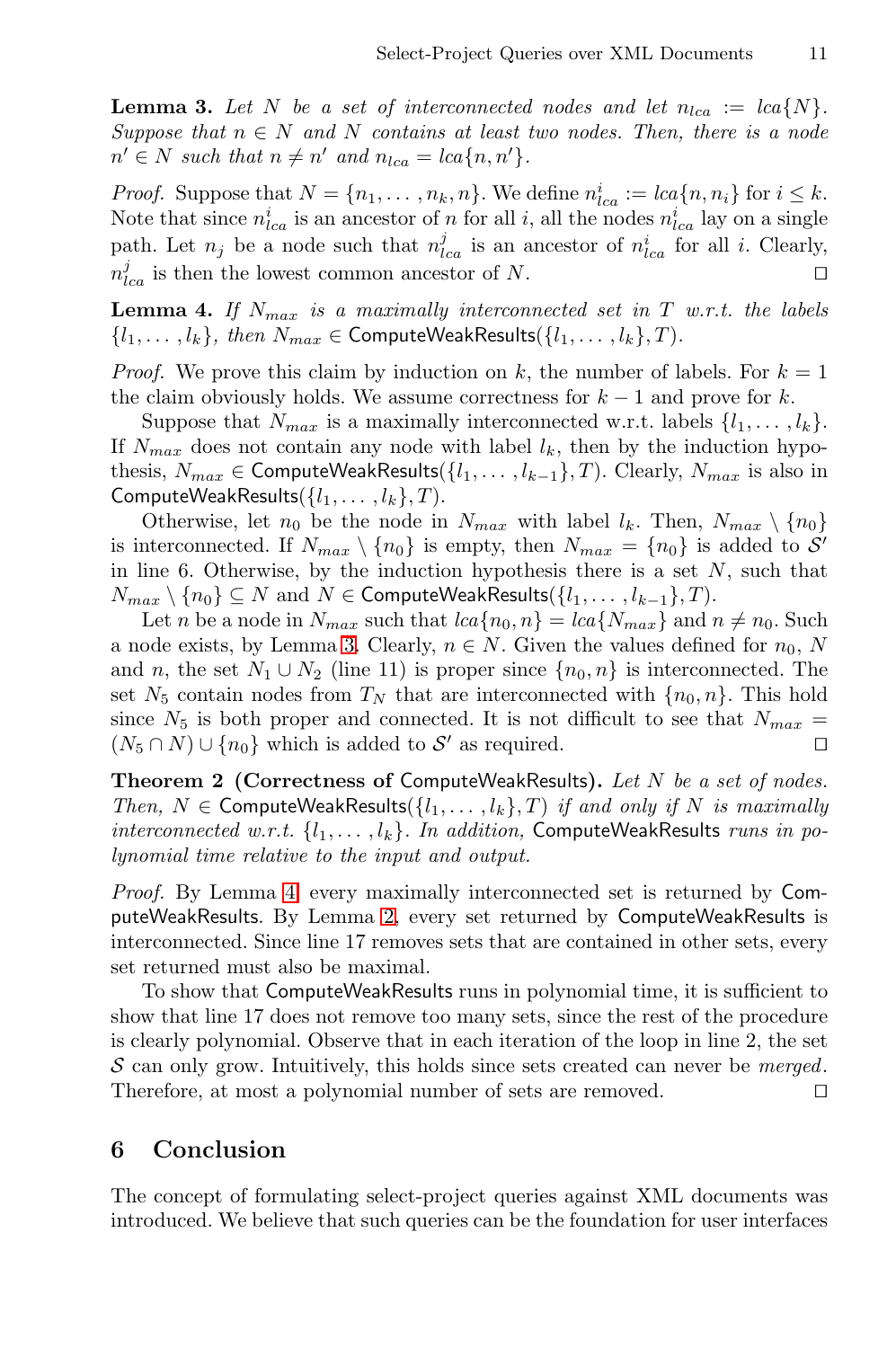<span id="page-10-0"></span>ComputeWeakResults $(\{l_1,\ldots,l_k\},T)$ 1.  $S := \{ \{n\} \mid n \in T \text{ and } bl(n) = l_1 \}$ 2. **for**  $i = 2$  to k **do** /\* loop over labels \*/ 3.  $S' := \emptyset$ 4. **for each**  $N \in \mathcal{S}$  **do** /\* loop over all sets created so far \*/ 5. **for each**  $n_0 \in T$  with  $\text{lb}(n_0) = l_i$  **do** /\* loop over all possible extensions to  $N^*/$ 6.  $S' := S' \cup \{\{n_0\}\}\$ 7. **for each**  $n \in N$  **do** /\* loop over elements of  $N$  \*/ 8.  $n_{lca} := lca(n_0, n)$ 9.  $N_1 := \{$ nodes on the path between  $n_0$  and  $n_{lca}$ } 10.  $N_2 := \{$ nodes on the path between n and  $n_{lca}\}$ 11. **if**  $N_1 \cup N_2$  proper **then** 12.  $N_3 := \{\text{nodes in } T_N\}$  /\*nodes in relationship tree of  $N^*/$ 13.  $N_4 := N_3 \cup (N_1 \cup N_2)$ 14.  $N_5 := \{nodes in N_4 that are connected by a path of$ nodes in  $N_4$  to  $n_0$ } 15.  $\mathcal{S}'$  $\mathcal{C}:=\mathcal{S}'\cup\{(N_5\cap N)\cup\{n_0\}\}$ 16.  $S := S \cup S'$ 17. Remove from  $S$  sets that are strictly contained in a set in  $S$ 18. **return** S

**Fig. 4.** Polynomial algorithm to compute weak results of a query on a tree

that allow easy formulation of queries by a naive user. Select-project queries can also be used to allow naive users to retrieve interesting portions of a document that are naturally related. Several different semantics for query evaluation were described. These semantics take into consideration that documents may not contain complete information, a situation that arises frequently in the context of the Web. The complexity of query evaluation was analyzed and evaluation algorithms were presented.

There are several interesting directions in which this work can be extended. Presently, query results are tuples of data. Allowing query results to be in XML could be useful. Our language can be extended to compute joins by allowing a